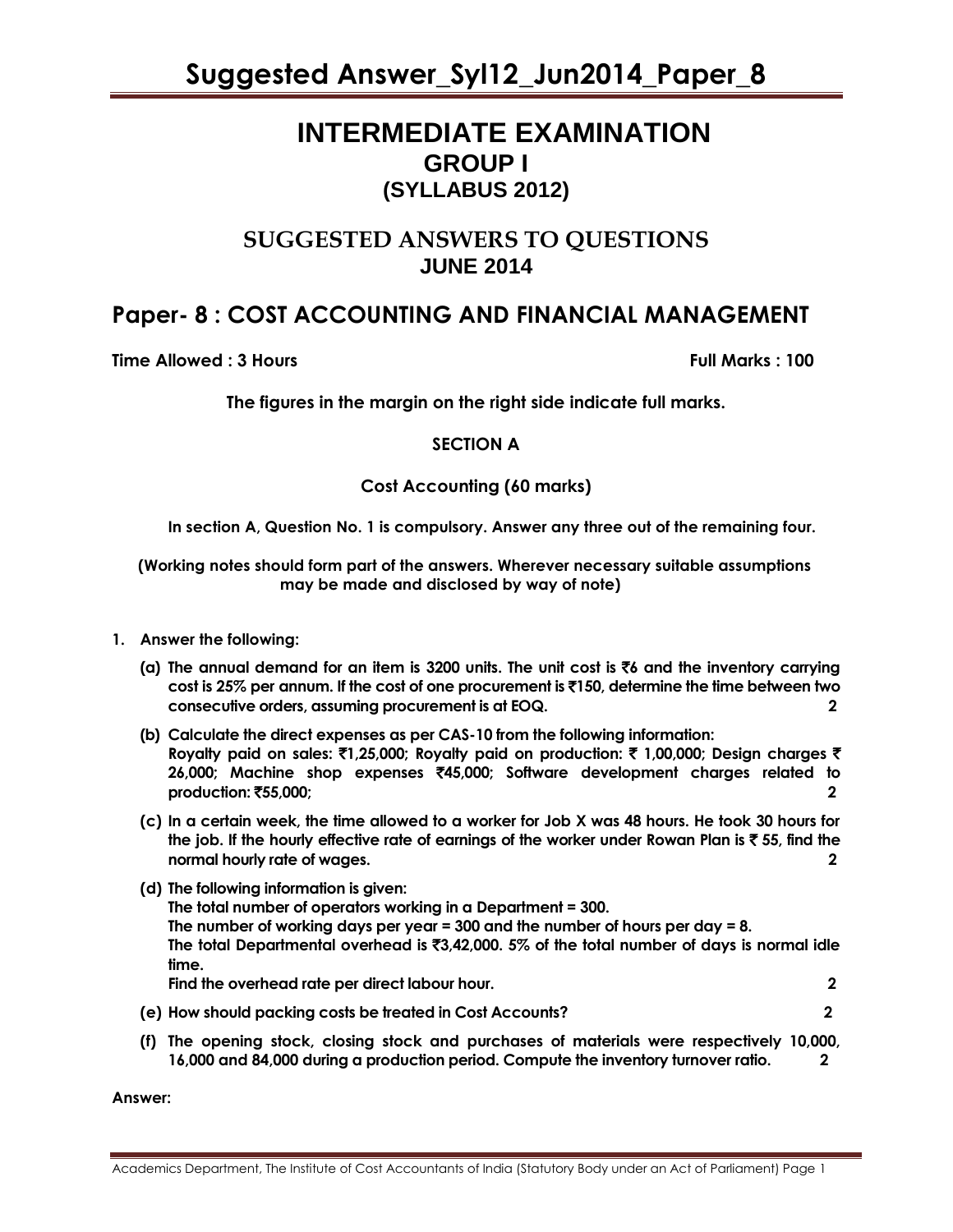**1. (a)** EOQ =  $\sqrt{\frac{2 \times 6}{C}} = \sqrt{\frac{2 \times 150 \times 5200}{6 \times 25\%}} = 800$  units 2 x 150 x 3200 C  $\frac{2AO}{2} = \sqrt{\frac{2 \times 150 \times 3200}{100}} =$ No. of orders per year = 3200 /800 = 4. Time between 2 orders =  $12/4 = 3$  months. **Alternative method**: At EOQ, ordering cost = carrying cost. Hence,  $6 \times 0.25 \times q/2 = 3200/q \times 150$ .  $q^2 = 3200 \times 150 \times 2 / (6 \times 0.25)$ .  $q = 800$ Time between orders =  $12 \times 800$  / 3200 = 3 months **(b)** As per CAS – 10, the direct expenses will be the sum of all the items mentioned. Total direct expenses =  $1,25,000 + 1,00,000 + 26,000 + 45,000 + 55,000 = ₹ 3,51,000$ . **(c)** Let the normal wage rate be R. Total wages under Rowan plan =  $(30 \times R) + [(48 - 30) \times 30 / 48] \times R$ 41.25  $R = 55 \times 30$  hours.  $R = 1650 / 41.25$  $= 40.$ 

Normal wage rate =  $\bar{\tau}$  40/hr.

- **(d)** No. of working hours per annum =  $300 \times 8 \times 0.95 \times 300 = 6,84,000$  hours. Overhead Cost =  $\overline{5}$  3,42,000. Direct labour hour rate =  $3.42,000 / 6.84,000 = ₹ 0.5/hr.$
- **(e)** Treatment of packing cost in Cost Accounts:

Primary packing material, which is essential to put the product in a saleable condition is charged as production overhead. (e.g., ink in a bottle, jam in a jar, etc.).

Primary packing material that is made decorative for attracting customers should be partly charged as manufacturing overhead and partly as a selling overhead (e.g., fancy bottles and covers for cosmetics/perfumes).

Secondary packing material which is used for easier transportation – like crates for cold drink bottles, etc. should be charged as a selling and distribution overhead.

- **(f)** O/S + Purchases C/S = Cost of Goods Sold. Cost of Goods Sold = 10,000 + 84,000 - 16,000 = ₹ 78,000. Average Inventory =  $\frac{O/S+C/S}{O}$ 2  $\frac{+C}{2}$  =  $\frac{10,000+16,000}{2}$  = ₹ 13,000  $\frac{+16,000}{2} = ₹$ Inventory Turnover Ratio = Cost of Goods Sold Average Inventory  $=\frac{78,000}{13,000} = 6$  times.
- **2. (a) The machine shop of a factory offers the following information about a particular machine: Cost of the machine:** `**20,00,000; Salvage value:** ` **80,000; Life of the machine: 10 years. Assume straight-line depreciation on net value over the life of the machine. Cost of repairs and maintenance-** `**28,000 per annum. Electric power used by the machine is 15 units per hour at** `**8.5 per unit. No power is**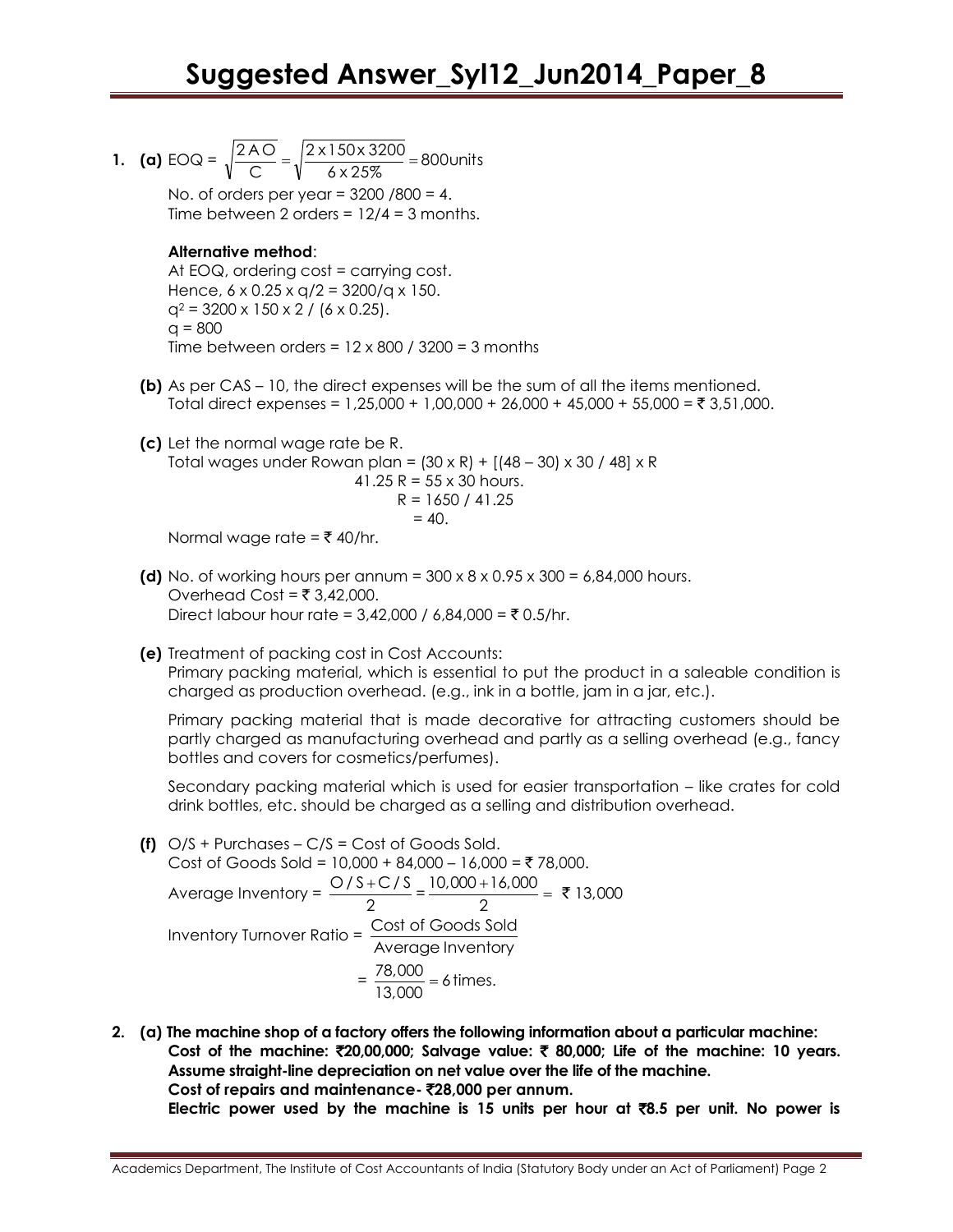**consumed during maintenance and set-up time. A chemical costing** `**8,250 per packet is used for operating the machine every month. The wages of the operator are** `**1,32,000 per annum. The operator devotes one third of his time to this machine. Annual insurance charges are 1% of the cost of the machine. Cost of lighting the department is** `**15,000 per month. There are 72 points of which only 12 lighting points are used by this machine. Other indirect charges chargeable to this machine are** `**13,000 per month. Annual working hour are 3000. The machine requires a set-up time of 156 hours per annum which are to be considered productive time. The machine requires 400 hours per annum for repairs and maintenance. You are required to calculate the machine hour rate. 8**

**(b) A plant that manufactures tiffin boxes has an installed capacity of 1,20,000 units per year distributed evenly over each calendar month. The following is the cost structure of the product:**

| <b>Raw Material</b>    | ₹20 per unit                                       |
|------------------------|----------------------------------------------------|
| Direct Labour          | ₹12 per unit                                       |
| <b>Direct Expenses</b> | ₹2 per unit                                        |
| Variable overheads     | $\bar{z}$ 16 per unit                              |
| <b>Fixed overhead</b>  | ₹3,00,000 per annum (i.e. ₹1,50,000 per half year) |

**Semi-variable overheads:** ` **7500 per month up to 50% capacity and an additional** `**2500 per month for every additional 25% capacity utilization or part thereof.**

**The plant will operate at 50% capacity during the first 6 months of the calendar year 2014 and at 100% capacity in the remaining months.**

**The selling price for the period from 1st January to 30th June was fixed at** ` **70 per unit. The firm wishes to revise the selling price for the next half year, which should be fixed effective 1st July to achieve a total profit of** ` **9,00,000 during 2014.**

**You may assume that whatever is produced is sold and that the market is likely to absorb the production after the revision in price.**

**You are required to prepare a statement showing the element wise total cost and profit for each half year and the revised selling price in the second half of the year to achieve the overall annual profit of** ` **9,00,000 in 2014. Compute the semi-variable and fixed cost per unit for each of the half yearly periods. 8**

#### **Answer:**

**2. (a)** Computation of Machine hour rate Running hours = 3000 – 400 = 2600

| <b>Items of Cost</b>                                          | Total Amount (₹) | ₹/hour |
|---------------------------------------------------------------|------------------|--------|
| Fixed charges:                                                |                  |        |
| Operator's wages: 1,32,000 / 3                                | 44,000           |        |
| Insurance = $1\% \times 20,00,000$                            | 20,000           |        |
| Lighting ₹15,000 p.m. x 12 months x 12 points/72 total points | 30,000           |        |
| Other indirect expenses = $13,000$ p.m. x 12 months           | 1,56,000         |        |
| <b>Total Standing Charges</b>                                 | 2,50,000         | 96.15  |
| Indirect Expenses (Machine expenses)                          |                  |        |
| Depreciation = (20,00,000 - 80,000) / 10                      | 1,92,000         | 73.85  |
| Repairs and Maintenance                                       | 28,000           | 10.77  |
| Power15 units per hour x (3000-156-400) hours x ₹8.5 per unit | 3,11,610         | 119.85 |
| Chemical ₹8250 p.m. x 12 months                               | 99,000           | 38.08  |
| Subtotal – machine expenses                                   | 6,30,610         | 242.55 |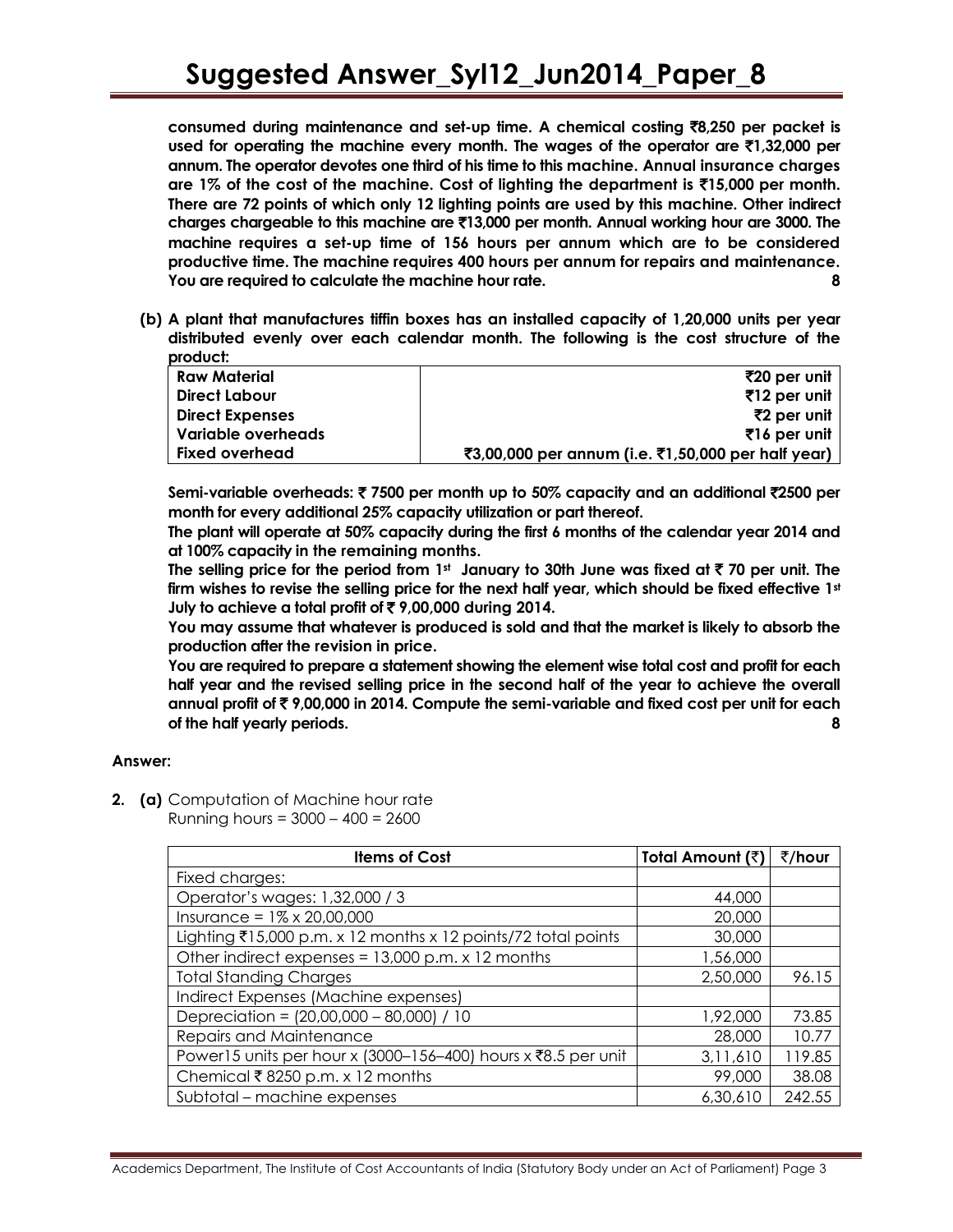Total machine hour rate = Fixed + Direct Expenses 338.70

| <b>(b)</b> Variable Cost per unit = $20 + 12 + 2 + 16$ | $= 50$ |
|--------------------------------------------------------|--------|
| Selling Price 1st half year                            | $= 70$ |
| Contribution p.u. (January to June)                    | $= 20$ |

| Particulars                                       | Jan to   |        |          | Jan to Jun Jul to Dec Jul to Dec |
|---------------------------------------------------|----------|--------|----------|----------------------------------|
|                                                   | Jun      | ₹/Unit |          | ₹/Unit                           |
|                                                   |          |        |          |                                  |
| Contribution 20 p.u. x 5000 units p.m. x 6 months | 6,00,000 | 20     |          |                                  |
| Balancing figure (4,95,000 + 1,50,000 + 75,000)=  |          |        | 7,20,000 |                                  |
| Contribution per unit (7,20,000 / 60,000 units) = |          |        |          | 12                               |
| Semi Variable Overheads:                          | 45,000   |        |          |                                  |
| 7500 p.m. x 6 months (50% capacity)               |          |        |          |                                  |
| ₹ Per unit (Jan - Jun) (45,000/30,000) =          |          | 1.5    |          |                                  |
| $(7500+2500+2500)$ p.m. x 6 months = 12,500x6 =   |          |        | 75,000   |                                  |
| ₹ / unit 75,000 / 60,000                          |          |        |          | 1.25                             |
| Fixed overheads                                   | 1,50,000 | 5      | 1,50,000 | 2.5                              |
| Profit                                            | 4,05,000 |        |          |                                  |
| Profit required to make total profit 9,00,000     |          |        | 4,95,000 |                                  |

Contribution per unit required in July – December = 12. Hence, selling price =  $12 + 50 = 62$   $\bar{\tau}$  per unit should be fixed in the second half of the year.

**3. (a) The standard overhead rate for a department is** `**3.60 per hour and the overhead allowances are as follows:** 

| <b>Activity level (hours)</b> | Budgeted overhead allowances $(\bar{\bar{z}})$ |  |
|-------------------------------|------------------------------------------------|--|
| 3000                          | 14,000                                         |  |
| 7000                          | 22,000                                         |  |
| 11000                         | 30,000                                         |  |

**Calculate the standard activity level at which the standard overhead rate has been work out. 4**

**(b) P. Ltd., a manufacturing company, made the following purchases of raw materials from different suppliers. Information pertaining to each material is given below:**

| <b>Material</b> | Quantity as | Rate **  | <b>Other information</b>                                       |
|-----------------|-------------|----------|----------------------------------------------------------------|
|                 | per invoice | per unit |                                                                |
| A               | 2000 kg     |          | ₹12 VAT 4%; Quantity discounts 2%;                             |
|                 |             |          | Cash discount for payment within 30 days = $5\%$               |
|                 |             |          | Delivered to store at supplier's cost.                         |
| B               | 3000 kg     |          | ₹20 No VAT; Normal loss = 6% of the quantity during transport. |
|                 |             |          | Insurance ₹6000; Freight ₹ 2 per kg.                           |
| C               | 1000 nos    |          | 45 US\$ Imported from US. Import duty 24% of invoice value.    |
|                 |             |          | Insurance and freight at supplier's cost.                      |
|                 |             |          | Exchange rate at purchase date = $\overline{5}$ 60 per US \$   |
|                 |             |          | Exchange rate at payment date = $\overline{5}$ 63 per US \$    |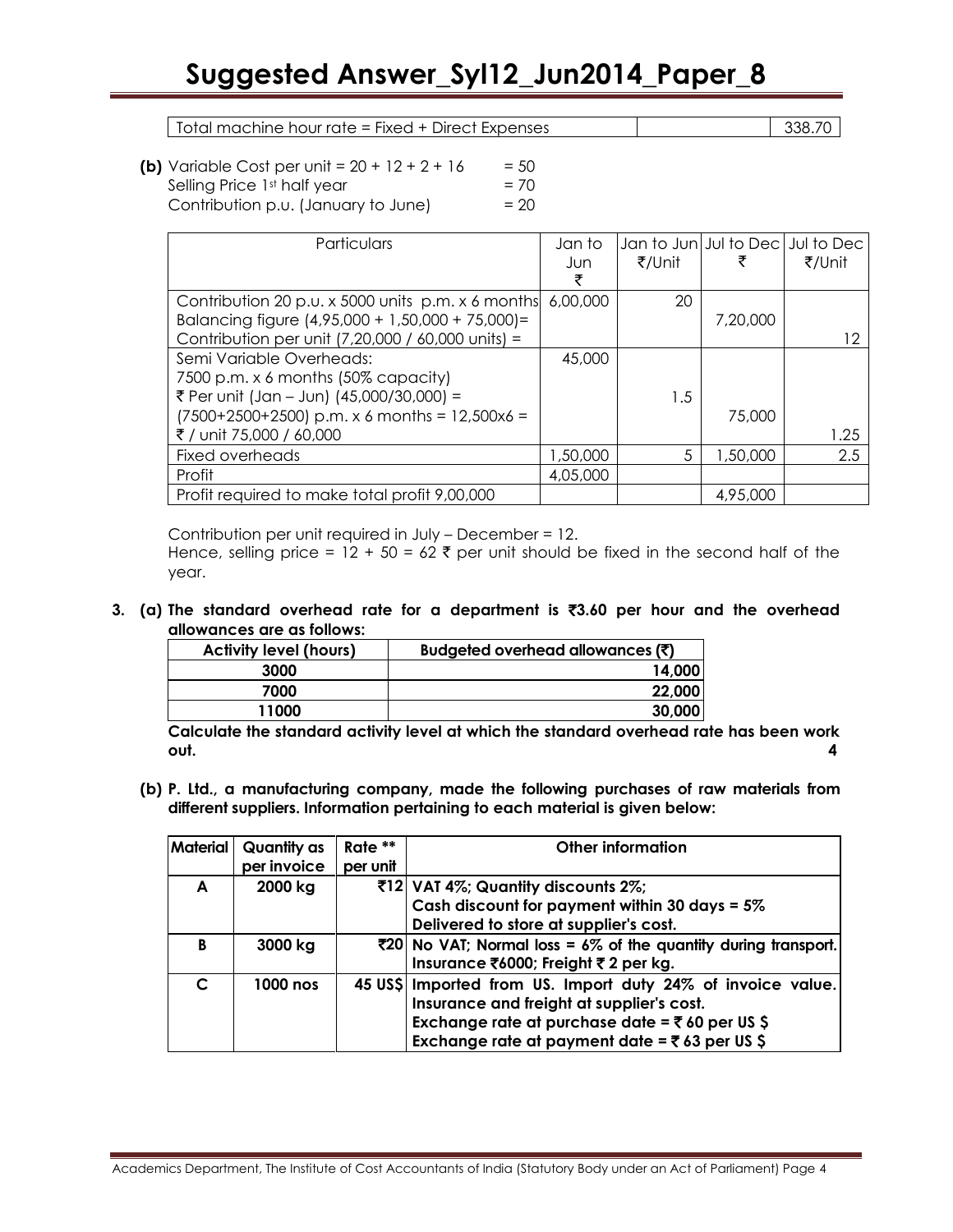| D                                                                             | 4000 kg |  | ₹30 No VAT; No insurance.<br>Normal loss 3% of the quantity accepted. |  |
|-------------------------------------------------------------------------------|---------|--|-----------------------------------------------------------------------|--|
|                                                                               |         |  | Abnormal loss 2% reimbursed by transporter to the extent of           |  |
|                                                                               |         |  | ⊤₹ 1500                                                               |  |
| ** rate means rate as per supplier's price list before any discount or taxes. |         |  |                                                                       |  |

**Applying the cost Accounting Standards for material cost, calculate the value and quantity at which each material receipt will be recorded. 9**

**(c) Name 3 factors that should be disclosed in the cost statements as per CAS-3. 3**

#### **Answer:**

**3. (a)** Difference in activity levels = 4000 hours. Difference in overhead amounts =  $\bar{\tau}$  8000 Variable overhead = 8000 / 4000 = $\overline{\xi}$  2 per unit. Fixed overheads =  $14000 - 3000 \times 2 = ₹ 8000$ Or 22000 – 7000 x 2 = ₹ 8000 Or  $30000 - 11000 \times 2 = ₹ 8000$ Standard rate = 3.6. Fixed part =  $3.6 - 2 = 1.6$  per hour. 1.6 x No. of hours = ₹ 8000. No. of hours =  $\overline{\xi}$  8000 / 1.6 per hour = 5000 hours. = Standard activity level

| ۰,              |
|-----------------|
| ۰,<br>۰.<br>. . |

| Material | Quantity to be      | Value        | Remarks                                       |
|----------|---------------------|--------------|-----------------------------------------------|
|          | Recorded as receipt | ₹            |                                               |
| A        | 2000 Kgs.           | 24,460.80    | $12 \times 0.98 \times 2000 = 23,520$         |
|          |                     |              | Add: $VAT 4\% = 940.80$                       |
|          |                     |              | Cash discount is not reflected in material    |
|          |                     |              | cost. It is taken to the credit of P & L A/c. |
| B        | 2820 Kgs.           | 72,000.00    | $3000 \times 20 = 60,000$                     |
|          |                     |              | $Insurance = 6000$                            |
|          |                     |              | Freight = $2 \times 3000 = 6000$              |
|          | 1000 Nos.           | 33,48,000.00 | $45 \times 1000 \times 60 = 27,00,000$        |
|          |                     |              | Import duty $24\% = 6,48,000$                 |
|          |                     |              | Exchange fluctuation due to different         |
|          |                     |              | payment date not reflected in material cost.  |
| D        | 3800 Kgs.           | 1,17,600.00  | $4000 \times 30 = 1.20,000$                   |
|          |                     |              | Normal Loss 3% (120)                          |
|          |                     |              | Value of 3880 Kg = $1,20,000$ .               |
|          |                     |              | Abnormal loss 80 Kg. (2400 - 1500 recovered   |
|          |                     |              | from transporter taken to P & L A/c)          |
|          |                     |              |                                               |

**(c)** CAS – 3 relates to principles and methods of determining overheads.

The following factors are to be disclosed:

- (i) The basis of assignment of overheads to cost objects.
- (ii) Overhead incurred in foreign exchange.
- (iii) Overheads relating to resources received from or supplied to related parties.
- (iv) Any subsidy / grant / incentive or any amount of similar nature received / receivable reduced from overhead.
- (v) Credits / recoveries relating to overheads.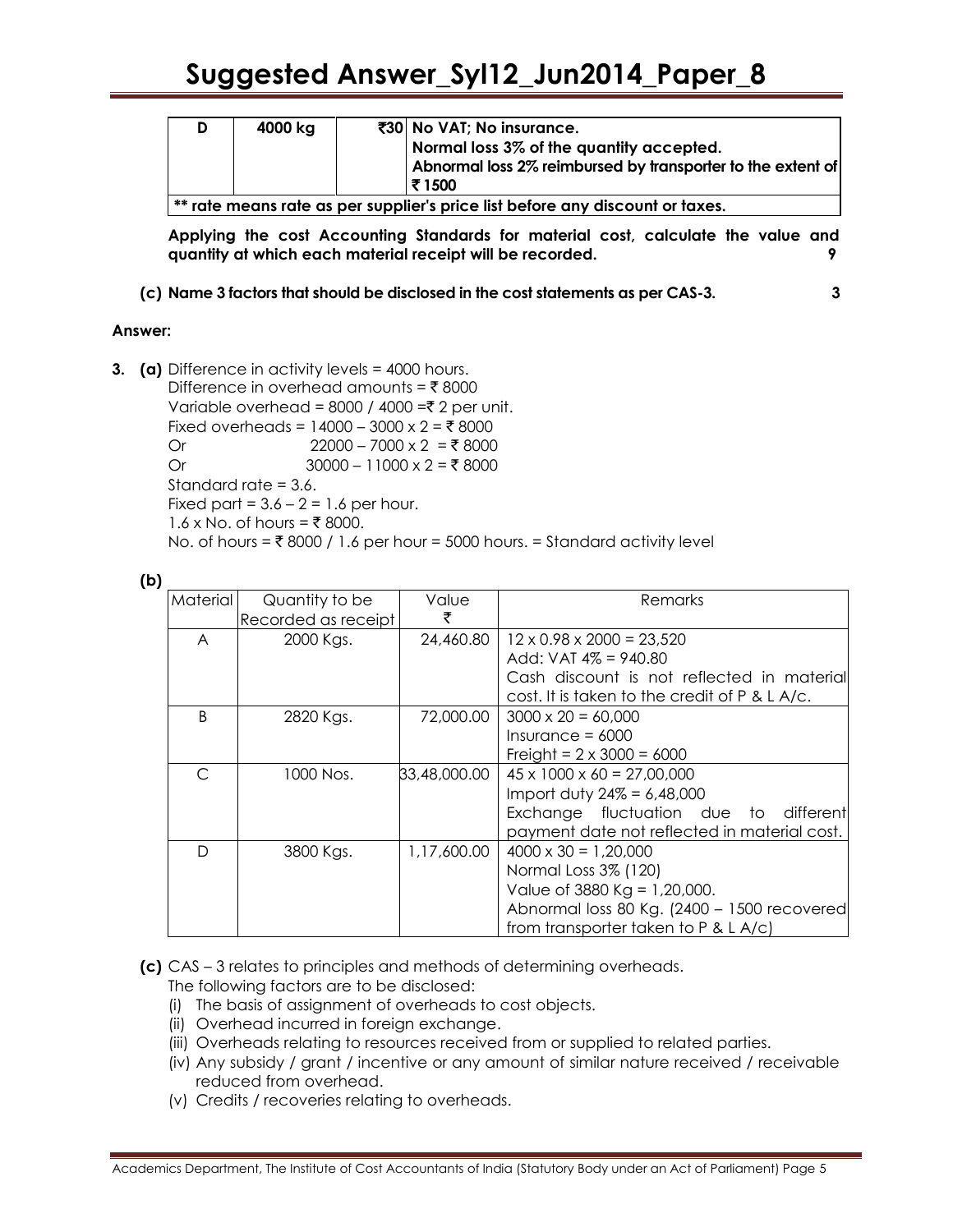- (vi) Any abnormal Cost not forming part of the overheads.
- (vii)Any unabsorbed overheads.

(Students can write any three points).

**4. (a) The standard capacity usage and the actual capacity utilization in respect of a machine for a particular month are 90% of total available hours and 80% of standard capacity usage respectively. The total available working time in the month is 200 hours. The following data is obtained from the idle time card:**

| Time in waiting for material (normal) = | 10 hours |
|-----------------------------------------|----------|
| Time in waiting for tools (normal) $=$  | 6 hours  |
| Sudden break down =                     | 10 hours |

The hourly fixed cost of the machine is  $\bar{z}$ 43 and the operator is paid at  $\bar{z}$ 70 per hour. **You are required to report the idle time cost to the management. 8**

- **(b) Briefly explain the following: 8**
	- **(i) Practical capacity**
	- **(ii) Normal Capacity**
	- **(iii) Idle Capacity**
	- **(iv) Excess Capacity**

#### **Answer:**

**4. (a)** Total available hours = 200

Standard capacity usage =  $90\%$  =  $200 \times 90\%$  = 180 hours. Unavoidable idle time = 20 hours Actual capacity utilization =  $80\%$  of standard =  $0.80 \times 180 = 144$  hours. Avoidable idle time  $= 180 - 144 = 36$ . Hourly idle time  $\cos t = 43 + 70 = 113$ 

#### **Idle Time Report to Management**

| Unavoidable idle time      |          |                          | 20 hours $\text{Cost} = 20 \times 113 = ₹2,260 \text{Merged}$ in the standing<br>order |
|----------------------------|----------|--------------------------|----------------------------------------------------------------------------------------|
|                            |          |                          | number or production order of the                                                      |
|                            |          |                          | worker, i.e., treated direct labour                                                    |
|                            |          |                          | cost.                                                                                  |
| Avoidable Idle time        |          |                          |                                                                                        |
| Normal idle time:          |          |                          |                                                                                        |
| Waiting time for materials | 10 hours | $10 \times 113 = ₹1,130$ | Booked under factory overheads                                                         |
| Waiting time for tools     | 6 hours  | $6 \times 113 = ₹678$    | Booked under factory overheads                                                         |
| Abnormal idle time:        |          |                          |                                                                                        |
| Sudden break-down          | 10 hours | $10 \times 113 = ₹1,130$ | Adjusted through the costing P &                                                       |
|                            |          |                          | L A/c; Not charged to production                                                       |
| Concealed idle time        | 10 hours | $10 \times 113 = ₹1,130$ | Treated as overhead costs                                                              |
| Total Avoidable idle time  |          | ₹4,068                   |                                                                                        |

#### **(b) (i) Practical capacity:**

The maximum plant capacity at which the plant is designed less the allowance given for unavoidable interruptions like time lost for repairs, inefficiencies, breakdown, shortages in raw materials, labour supplies, Sundays, holidays, vacation, etc. These unavoidable influences are mostly on internal causes and do not consider main external causes like lack of customers. Practical capacity is determined with reference to the nature of the industry and the circumstances in which the particular factory is situated. Usually practical capacity ranges between 75 to 85% of the maximum capacity.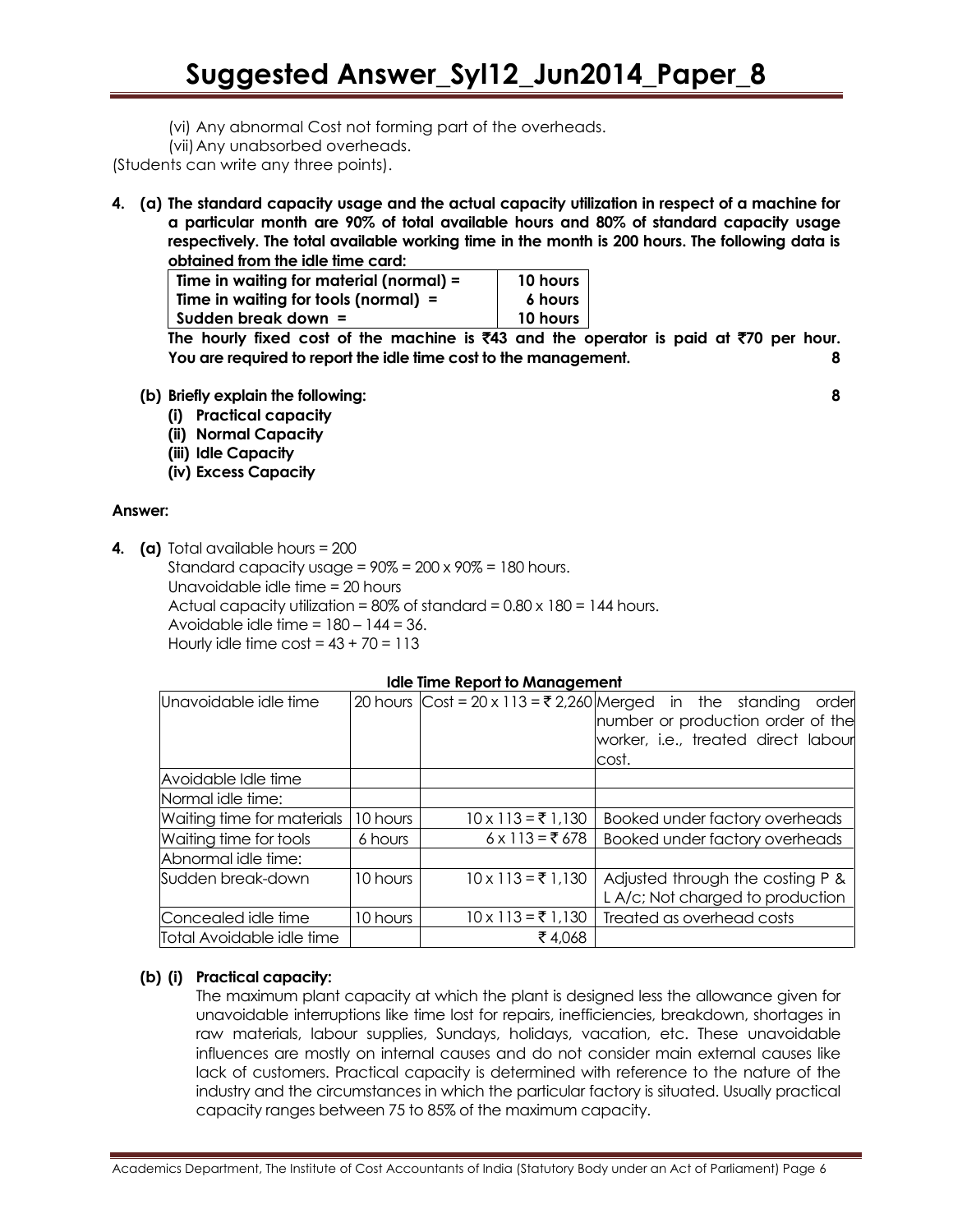#### **(ii) Normal Capacity:**

Idle capacity due to long term sales trend, evened out for cyclical fluctuations is reduced from the practical capacity to arrive at the normal capacity. It is determined for the business as a whole and then broken down by plants and departments. Normal capacity is used for preparation of flexible budgets, establishing overhead rates, fixing standards for standard costing, pricing, scheduling production, BEP, Cost control and controlling inventory cost.

#### **(iii) Idle Capacity:**

Idle capacity is normal capacity less allowances for temporary lack of orders, bottlenecks, machine break-down, etc. This represents productive potential not utilized due to avoidable, regular interruptions. Idle capacity represents the difference between the practical capacity and the actual capacity and represents the unused productive potential.

#### **(iv) Excess Capacity:**

Excess capacity refers to that portion of the practical capacity that is available, but no attempt is made to utilize it due to strategic or other reasons. It either results from a managerial decision to retain larger production capacity or from unbalanced equipment or machinery within departments. Excess capacity is excluded from overhead rate consideration.

#### **5. (a) The following information pertains to a production department of a manufacturing company:**

| <b>Particulars</b>                                                   | ₹      | ₹ Per hour |
|----------------------------------------------------------------------|--------|------------|
| Indirect wages                                                       |        | 40         |
| Repairs: up to 2000 hours                                            | 10,000 |            |
| For each additional 500 hours up to a total of 4000 hours            | 3,500  |            |
| Additional amount for 4001 to 5000 hours                             | 6,000  |            |
| <b>Additional amount beyond 5000 hours</b>                           | 7,000  |            |
| <b>Rent and Rates</b>                                                | 35,000 |            |
| Power: up to 3,600 hours                                             |        | 25         |
| Above 3600 hours                                                     |        | 30         |
| <b>Consumable supplies</b>                                           |        | 24         |
| Depreciation up to 100% of budgeted activity. Beyond this level, 10% | 65,000 |            |
| increase for every 10% increase in activity or part thereof.         |        |            |
| <b>Cleaning and Lighting</b>                                         |        |            |
| Up to 4000 hours                                                     | 18,000 |            |
| Above 4000 hours                                                     | 23,000 |            |

**The budgeted level of activity is 5,000 hours in a production period.**

**Prepare the overhead budget with the break-up of each item of cost given above for activity levels at 70% and 110% of the budgeted volume. Compare the budgeted overhead rate per hour and the overhead rates per hour at the above levels. Comment on these rates. 8**

**(b) 200 kg of a certain material valued at** ` **50 per kg were issued from the Stores Department to the Production Department, During transit, 2 kg physically disappeared due to shrinkage (1% shrinkage is considered normal). In the production process, the yield of good output was 80% of the input. 8% of the input had a slightly sub standard dimension and this can be sold as seconds in the market at a discount of 25% of the selling price of good output, which is** ` **300**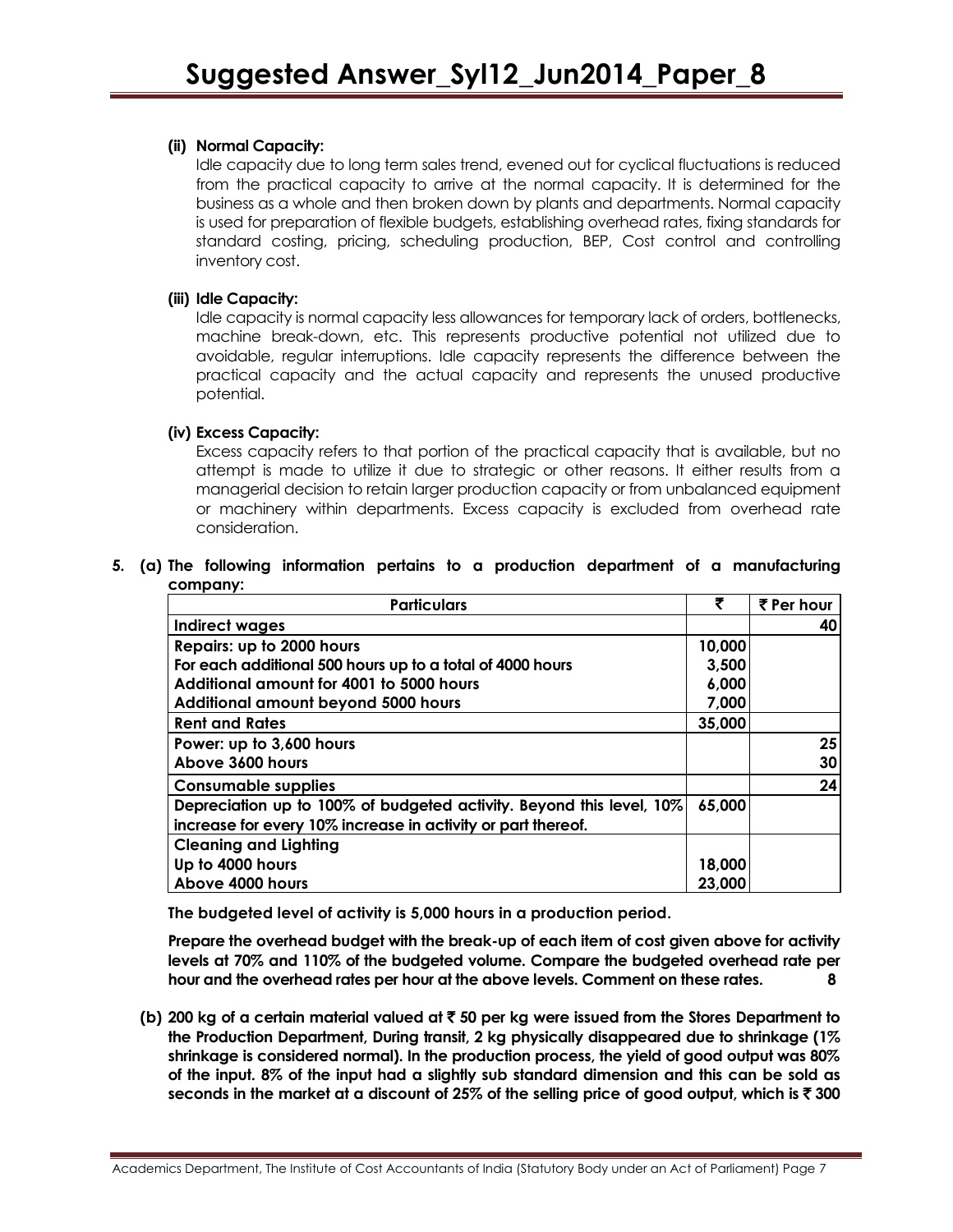**per kg. 12% of the input emerged as trimmings in the process. This was collected and can be sold in the market at a net price of** `**20 per kg, which is credited to the manufacturing overhead as per the company's practice.**

**Explain with reasons, the quantities that you will classify as (i) waste, (ii) scrap and (iii) spoilage.**

**What will be the material cost per unit of the good output? (A simply computed value will suffice. A detailed statement is not required) 8**

#### **Answer:**

#### **5. (a) Fixed and Flexible Budget showing overhead cost per hour**

| Item of overhead       | <b>Budgeted Level</b><br><b>5000 hours</b> | <b>70% level</b><br><b>3500 hours</b> | <b>110% level</b><br><b>5500 hours</b> |
|------------------------|--------------------------------------------|---------------------------------------|----------------------------------------|
| <b>Indirect Wages</b>  | 2,00,000                                   | 1,40,000                              | 2,20,000                               |
| Repairs                | 30,000                                     | 20,500                                | 37,000                                 |
| <b>Rent and Rates</b>  | 35,000                                     | 35,000                                | 35,000                                 |
| Power                  | 1,32,000                                   | 87,500                                | 1,47,000                               |
| Consumable supplies    | 1,20,000                                   | 84,000                                | 1,32,000                               |
| Depreciation           | 65,000                                     | 65,000                                | 71,500                                 |
| Cleaning and Lighting  | 23,000                                     | 18,000                                | 23,000                                 |
| Total                  | 6,05,000                                   | 4,50,000                              | 6,65,500                               |
| Overhead rate per hour | 121.00                                     | 128.57                                | 21.00                                  |

The overhead rates are fixed at a reasonable level. There is not likely to be any significant under or over absorption to have a supplementary rate.

#### **(b)**

| Quantity   | <b>Classification</b> | Reason                                                                                                                                                                                                                                                                                                           |
|------------|-----------------------|------------------------------------------------------------------------------------------------------------------------------------------------------------------------------------------------------------------------------------------------------------------------------------------------------------------|
| 2 Kgs.     | Waste                 | Material disappears due to shrinkage or evaporation<br>resulting in lower output quantity. This is invisible waste. Cost<br>of normal waste is absorbed by the quantity of output.                                                                                                                               |
| 23.76 Kgs. | Scrap                 | Incidental material residue coming out of a production<br>process. Scrap is physically available and has low<br>measurable utility or market value.<br>E.g. trimmings, shavings, saw dust, etc. The net realizable<br>value is credited to manufacturing overhead or to the job<br>or directly to the P & L A/c. |
| 15.84 Kgs. | Spoilage              | When production does not come up to the standard of the<br>specification and cannot be made good by rectification<br>or reconditioning, they are sold as seconds at a slightly or<br>significantly low price. This is called spoilage. Spoilage<br>involves material, labour and overhead cost.                  |

Material cost per unit of good output = 10,000 /(200-2-23.76-15.84) = 10,000 / 158.4 = 63.13 per unit.

#### **SECTION B - Financial Management (40 marks)**

**In Section B, Question No. 6 is compulsory. Answer any two out of the remaining three.**

**6. Answer the following, showing the workings for each. (No credit will be given for answers without the reasoning)**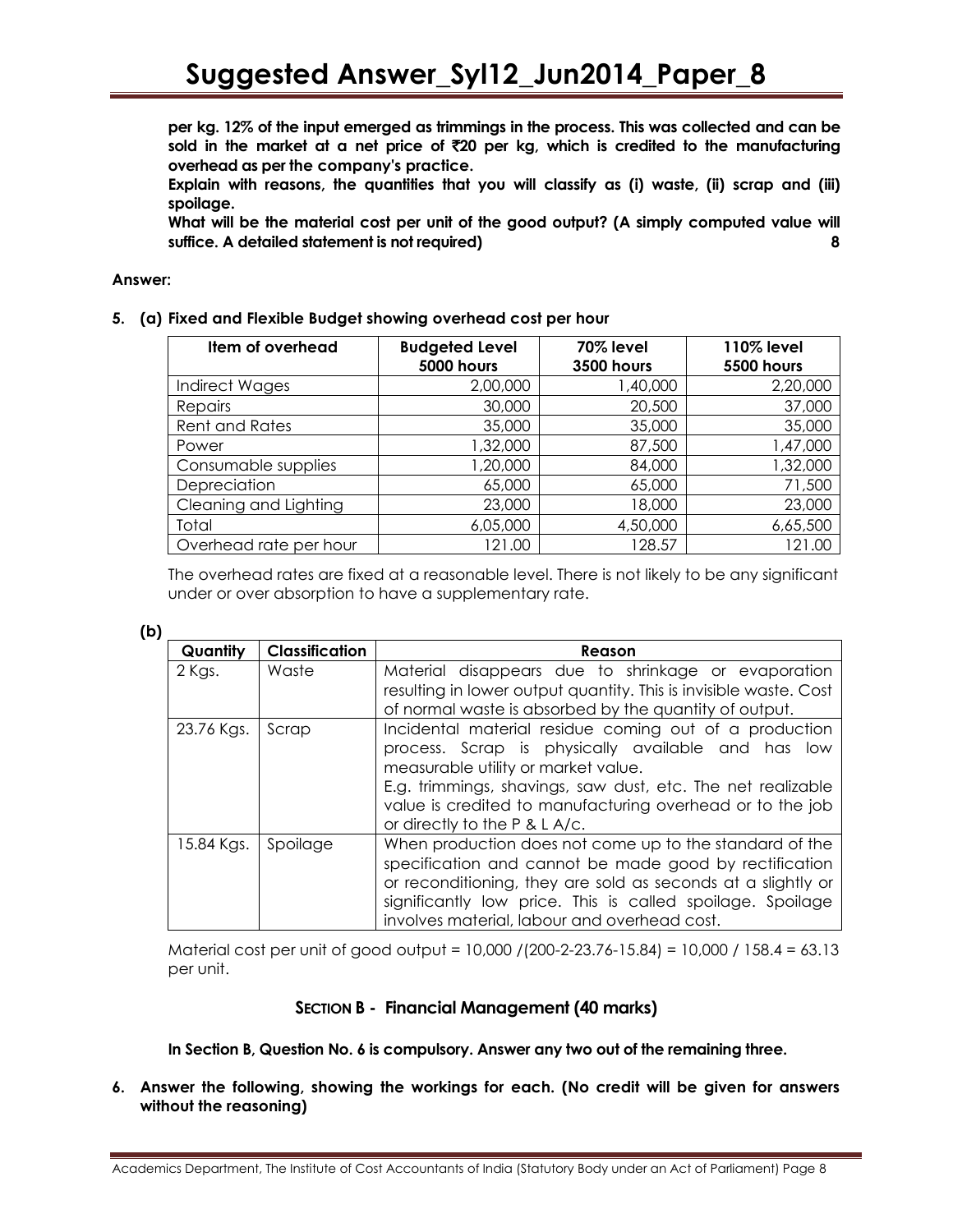**(a) X deposits** `**1,00,000 at the beginning of each of years 1 and 3, and** ` **1,00,000 at the end of each of the years 2, 4 and 5. Find the discounted value of the investments at the end of year 3 with a discount rate of 10%.**

**(P.V. factor of 10% at the year end 0, 1, 2, 3, 4, 5 and 6 are respectively: 1, 0.909, 0.826, 0.751, 0.683, 0.621, 0.564) 2**

- **(b) Cost of debt is 9% after tax. Cost of equity is 12% at zero leverage and it keeps increasing as leverage grows. Find the weighted average cost of capital at 60% debt proportion under the Net Operating Income Approach. 2**
- **(c) The earnings of a company =** `**5,00,000. Dividend payout ratio is 60%. The number of shares outstanding = 1,50,000. Equity capitalization rate =11% and rate of return on investment =16%. Calculate the market value of the share as per Walter's model. 2**
- **(d) Will the following items feature in the cash flow statements as per AS-3? If so, state the category under which the item will be shown.**
	- **(i) Cash paid to develop self constructed fixed asset.**
	- **(ii) Acquisition of another entity by issue of shares.**
	- **(iii) Conversion of debt to equity. 2**

**Answer:** 

**6. (a)**

| End of year | <b>Amount invested</b> | Factor at end of year 3 |
|-------------|------------------------|-------------------------|
|             | 1,00,000               | $(1.1)^3 = 1.331$       |
|             |                        |                         |
|             | 2,00,000               | $(1.1)^1 = 1.1$         |
|             |                        |                         |
|             | 1,00,000               | $1/(1.1) = 0.909$       |
|             | 000,000                | $1/(1.1)^2 = 0.826$     |

 $= 1,00,000$  (1.331+0.909+0.826) + 2,00,000 (1.1)

 $= 5,26,600$ 

**(b)** According to NOI approach, the WACC does not get affected by the financing mix. The Cost of equity at zero leverage will be the WACC = 12% always, however, much the leverage changes.

#### **(c)** At per Walter's model,

- $P = [D + (E D)] (r/k_e)/k_e$ 
	- $= [2+(3.33-2) (0.16/0.11)/0.11] = [2 + 1.33 \times 1.45] /0.11 = 3.9285 / 0.11 = 35.71$  ₹
- **(d)** (i) Cash paid to develop self constructed asset Included as 'cash from investing activity' under  $AS - 3$ .
	- (ii) Acquisition of another entity by issue of shares Non cash transaction. Hence, does not feature in the Cash flow statement as per AS – 3.
	- (iii) Conversion of debt to equity Non cash transaction. Hence, does not feature in the Cash flow statement as per AS – 3.

#### **7. (a) The following details relating to a company are given:**

| Sales per annum                                | 1,00,000 units |
|------------------------------------------------|----------------|
| l Variable Cost                                | ₹90 per unit   |
| <b>Fixed Cost including interest per annum</b> | ₹18.00.0001    |
| $P/V$ ratio                                    | 25%            |

Academics Department, The Institute of Cost Accountants of India (Statutory Body under an Act of Parliament) Page 9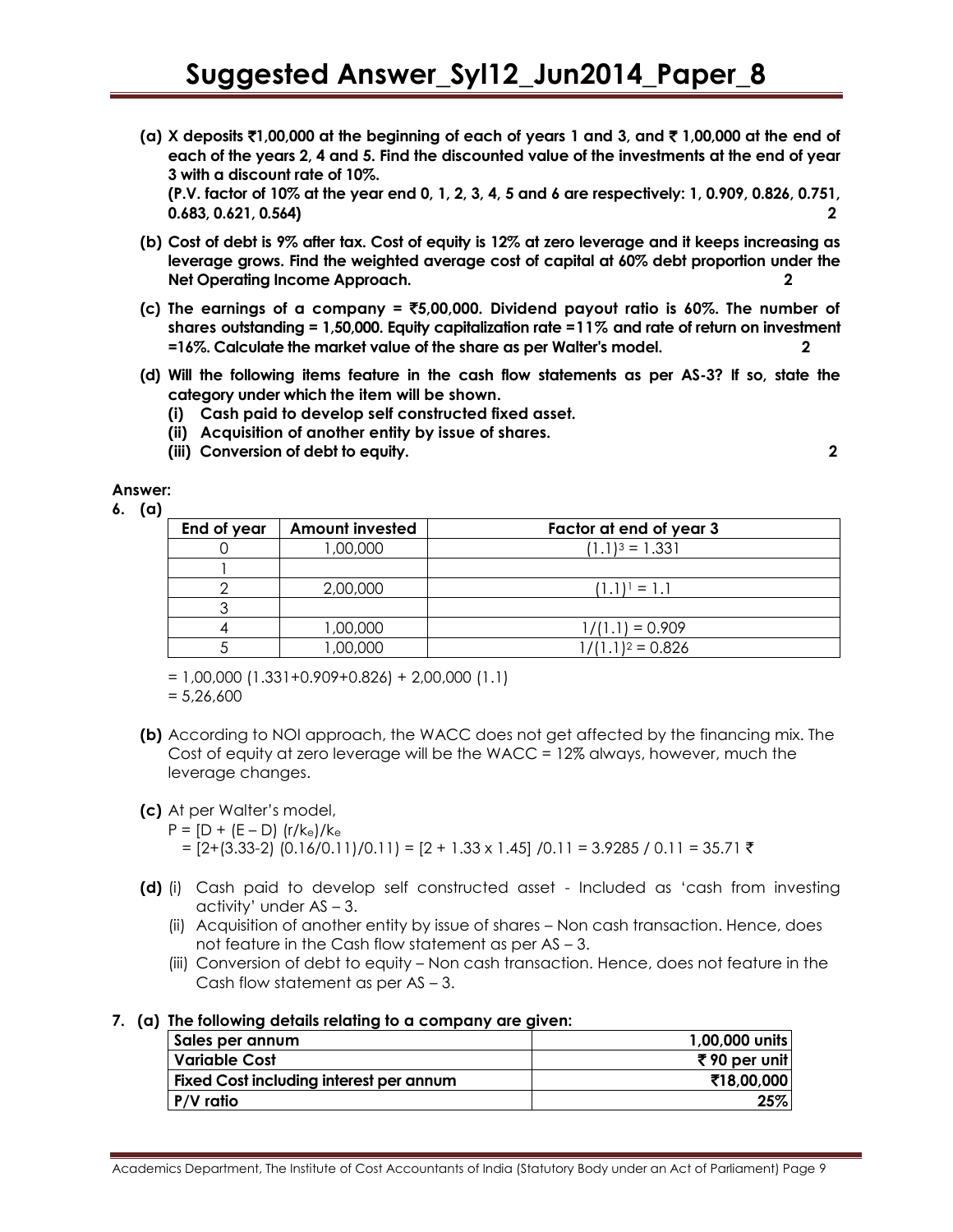| 10% Debentures                                        | ₹30,00,000 |
|-------------------------------------------------------|------------|
| Equity Share capital (shares of $\bar{\tau}$ 10 each) | ₹40,00,000 |
| l Corporate Tax Rate                                  | 30%        |
| Calculate:                                            |            |

**(i) Operating Leverage**

**(ii) Financial Leverage**

**(iii) Combined Leverage**

**(iv) Earnings per share** 8

**(b) Write short note on Global Depository Receipts. 4**

- **(c) A chemical company has a net sales of** `**50 crores, cash expenses (including taxes) of** `**35 crores, and depreciation of** `**5 crores. If debtors decrease over the period by** ` **6 crores, what will be the cash from operations? 2**
- **(d) The balances of the Plant and M/c of A Ltd., on 31.03.2014 and 31.03.2013 were respectively**  `**1,00,000 and** ` **40,000. A machine with opening w. d. v.** `**6000 was sold for** `**5000 during the year 2013-14. Depreciation of** ` **5,000 was charged during the year. Find the amount that will feature as 'application of funds' in the Fund Flow Statement. 2**

**Answer:** 

7. (a) Selling Price = 
$$
\frac{V.C. \text{per unit}}{1 - P/V \text{ ratio}}
$$

 $=$  ₹ 90/(1 – 0.25)  $= 90 / 0.75$  $=$  ₹ 120 per unit

Fixed cost other than interest:

= ₹ 18,00,000 – 10% of ₹ 30,00,000  $= 18,00,000 - 3,00,000$ 

 $=$  ₹ 15,00,000

| Income Statement<br>Sales: 1,00,000 @ ₹ 120 per unit<br>Less: Variable cost @ ₹90 per unit<br>Contribution<br>Less: Fixed Cost other than interest<br>EBIT<br>Less: Interest<br><b>FBT</b><br>Less: Tax @ $30\%$<br>EAT | 1,20,00,000<br>90,00,000<br>30,00,000<br>15,00,000<br>15,00,000<br>3,00,000<br>12,00,000<br>3,60,000<br>8,40,000 |
|-------------------------------------------------------------------------------------------------------------------------------------------------------------------------------------------------------------------------|------------------------------------------------------------------------------------------------------------------|
| Operating Leverage<br>(i)                                                                                                                                                                                               | $=$ Contribution / EBIT<br>= ₹ 30,00,000 / ₹ 15,00,000<br>$= 2$                                                  |
| <b>Financial Leverage</b><br>(ii)                                                                                                                                                                                       | $=$ EBIT / EBT<br>$= ₹ 15,00,000 / ₹ 12,00,000$<br>$= 1.25$                                                      |
| (iii) Combined Leverage                                                                                                                                                                                                 | $=$ Contribution / EBT                                                                                           |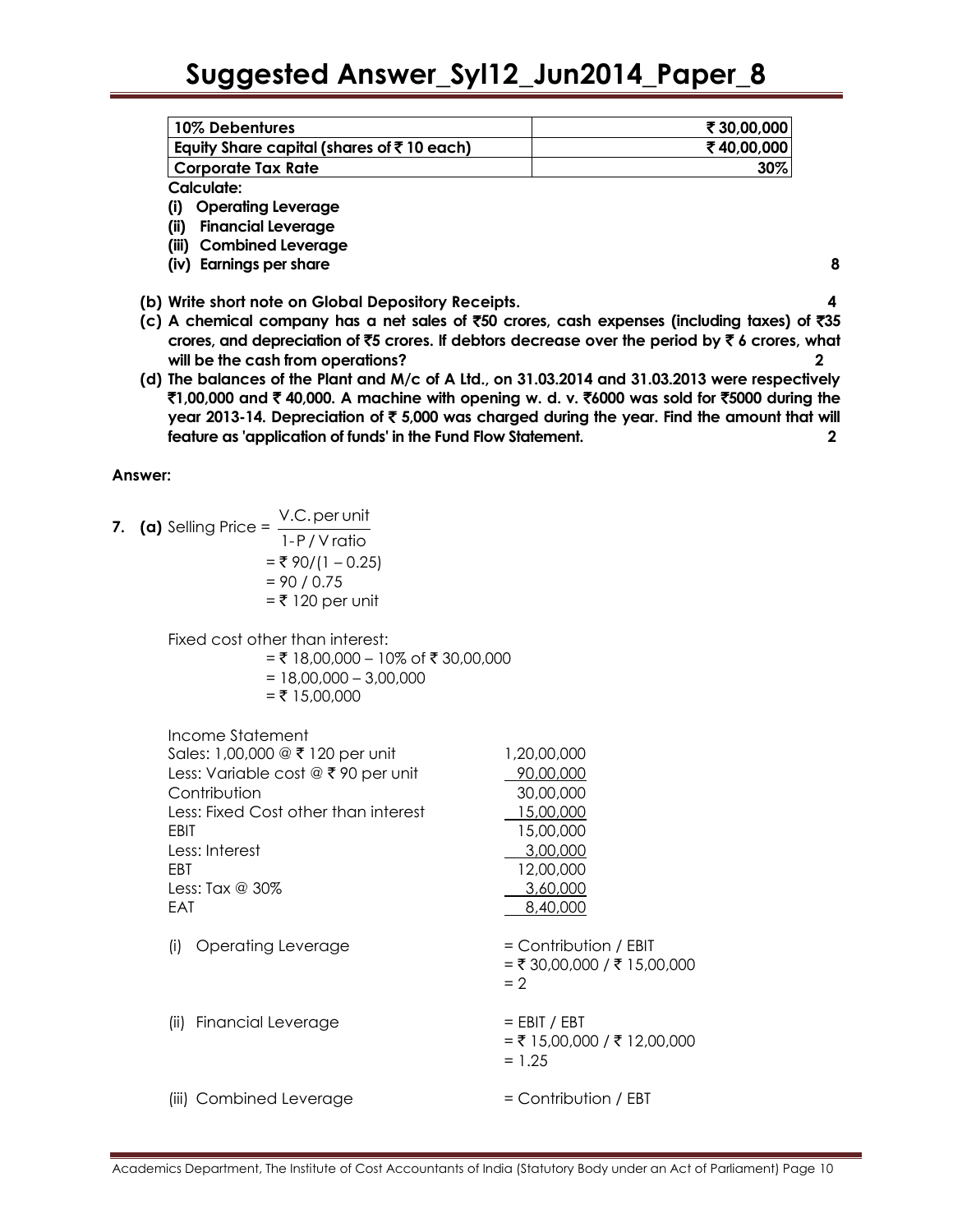|                              | $=$ ₹ 30,00,000 / ₹ 12,00,000<br>$= 2.5$                                       |
|------------------------------|--------------------------------------------------------------------------------|
| Оr                           |                                                                                |
| Combined Leverage            | $=$ OL x FL<br>$= 2 \times 1.25$<br>$= 2.5$                                    |
| (iv) Earning Per Share (EPS) | $=$ EAT / No. of Shares<br>$=$ ₹ 8,40,000 / ₹ 4,00,000<br>$=$ ₹ 2.10 per share |

**(b)** A GDR is a negotiable instrument, basically a bearer instrument which is traded freely in the international market either through the stock exchange or over the counter or among qualified international buyers.

It is denominated in US dollars and represents shares issued in local currency.

Characteristics:

- (i) The shares underlying the GDR do not carry voting rights.
- (ii) The instruments are freely traded in the international market
- (iii) Investors can earn fixed income by way of dividend.
- (iv) GDRs can be converted into underlying shares, depository / custodian banks reducing the issue.
- **(c)** Cash from operation = operating profit + noncash charges + decrease in debtors =  $\bar{\tau}$  $[(50-35-5) + 5 + 6]$  crores =  $\overline{5}$  21 crores.

| ٧             |  |
|---------------|--|
| ٠<br>×<br>. . |  |

#### **Plant and Machinery A/c as on 31st March 2014**

|          | <b>Particulars</b>      |         |
|----------|-------------------------|---------|
| 40,000   | By Bank – Sale proceeds | 5,000   |
| 71,000   | $By P&L - Loss$         | 1,000   |
|          | <b>By Depreciation</b>  | 5,000   |
|          | By Balance C/F          | 00,000, |
| 1,11,000 | Total                   |         |
|          |                         |         |

Amount shown as Application of Funds is  $\overline{\xi}$  71,000/-

#### **8. (a) The following information relates to N Ltd. for the year ending 31.03.2014:**

| <b>Fixed Assets to sales ratio</b>   | 2:1        |
|--------------------------------------|------------|
| <b>Current ratio</b>                 | 2.5:1      |
| Liquidity ratio                      | 1.4:1      |
| Debtors' turnover                    | 12 times   |
| Debt (long-term) – equity ratio      | 1:2        |
| Current assets to fixed assets ratio | 1:3        |
| <b>Working capital</b>               | ₹15,00,000 |

**Assume all sales are on credit.**

**Calculate the following:**

- **(i) Current Assets**
- **(ii) Total Assets**
- **(iii) Sales**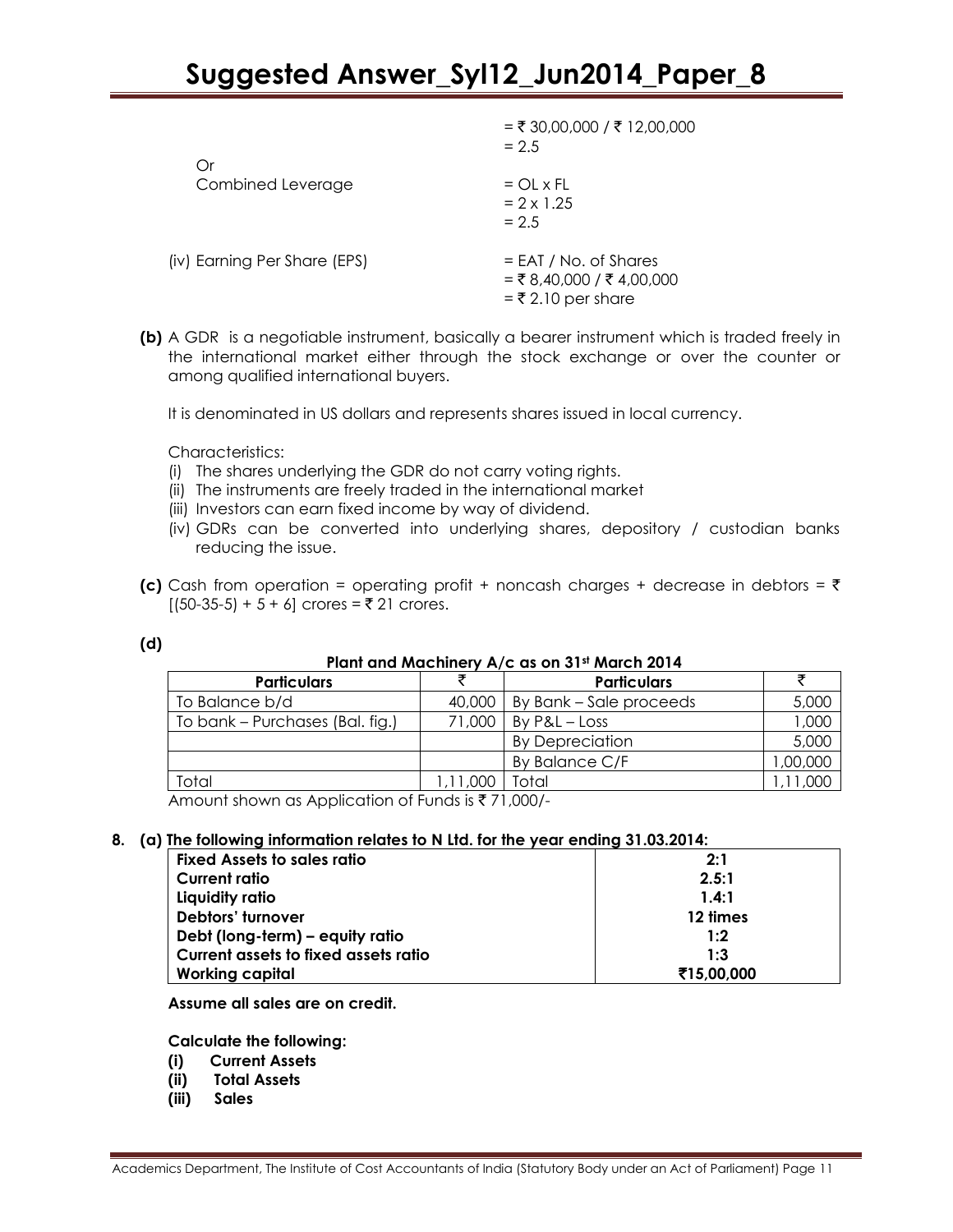- **(iv) Debtors**
- **(v) Inventory**
- **(vi) Networth**
- **(vii) Long-term debt**
- **(viii) Cash and Bank balance 8**

#### **(b) Information on two projects is given below:**

| Project                                  |     |     |
|------------------------------------------|-----|-----|
| Cash Inflows (₹'000) year-end            |     |     |
|                                          | 50  | 282 |
|                                          | 300 | 250 |
|                                          | 360 | 180 |
|                                          | 208 | Nil |
| Initial Investment - beginning of year 1 | 535 | 540 |

**Evaluate which project is better under each of the following criteria taking discount rate as 10% p.a.**

- **(i) NPV**
- **(ii) Discounted Pay Back period**
- **(iii) Profitability Index**

**(Discount factors given in question 6) 8**

#### **Answer:**

- **8. (a)** (i) Current Assets: Current ratio = Current Assets / Current Liabilities = 2.5 : 1 Current Liabilities = Working Capital /  $(2.5 - 1) = 15,00,000 / 1.5 = ₹ 10,00,000$ . Current Assets = Current Liabilities x  $2.5 = ₹ 25,00,000$ . (ii) Total Assets:
	- Fixed Assets = current assets x  $3 = 25,00,000 \times 3 = 75,00,000$ Total Assets = Fixed Assets + Current Assets =  $75,00,000 + 25,00,000 = \t{7}1,00,00,000$ .
	- (iii) Sales = Fixed Assets x 2 = 75,00,000 x 2 = ₹ 1,50,00,000
	- (iv) Debtors = Credit sales / Debtors turnover = 1,50,00,000 / 12 = ₹ 12,50,000
	- (v) Inventory: Liquidity ratio: Liquid Assets i.e. (Debtors + Cash and Bank)/Current Liabilities = 1.4:1 Liquid assets = C.L x 1.4 = ₹ 14,00,000 Inventory = Current assets – Liquid assets =  $25,00,000 - 14,00,000 = ₹ 11,00,000$ .
	- (vi) Net Worth or Shareholders Fund: Debt + Net worth = Total Assets – Current Liabilities =  $1,00,00,000 - 10,00,000 = ₹90,00,000$ Debt Equity ratio =  $1:2$ Net worth (Equity) = (Debt + Net worth) x  $2/3 = 90,00,000 \times 2/3 = ₹ 60,00,000$

(vii)Long term Debt = Net worth/2 = 60,00,000 /  $2 = ₹ 30,00,000$ 

(viii)Cash and Bank Balance = Liquid Assets – Debtors = 14,00,000 – 12,50,000 = ₹ 1,50,000.

**(b)**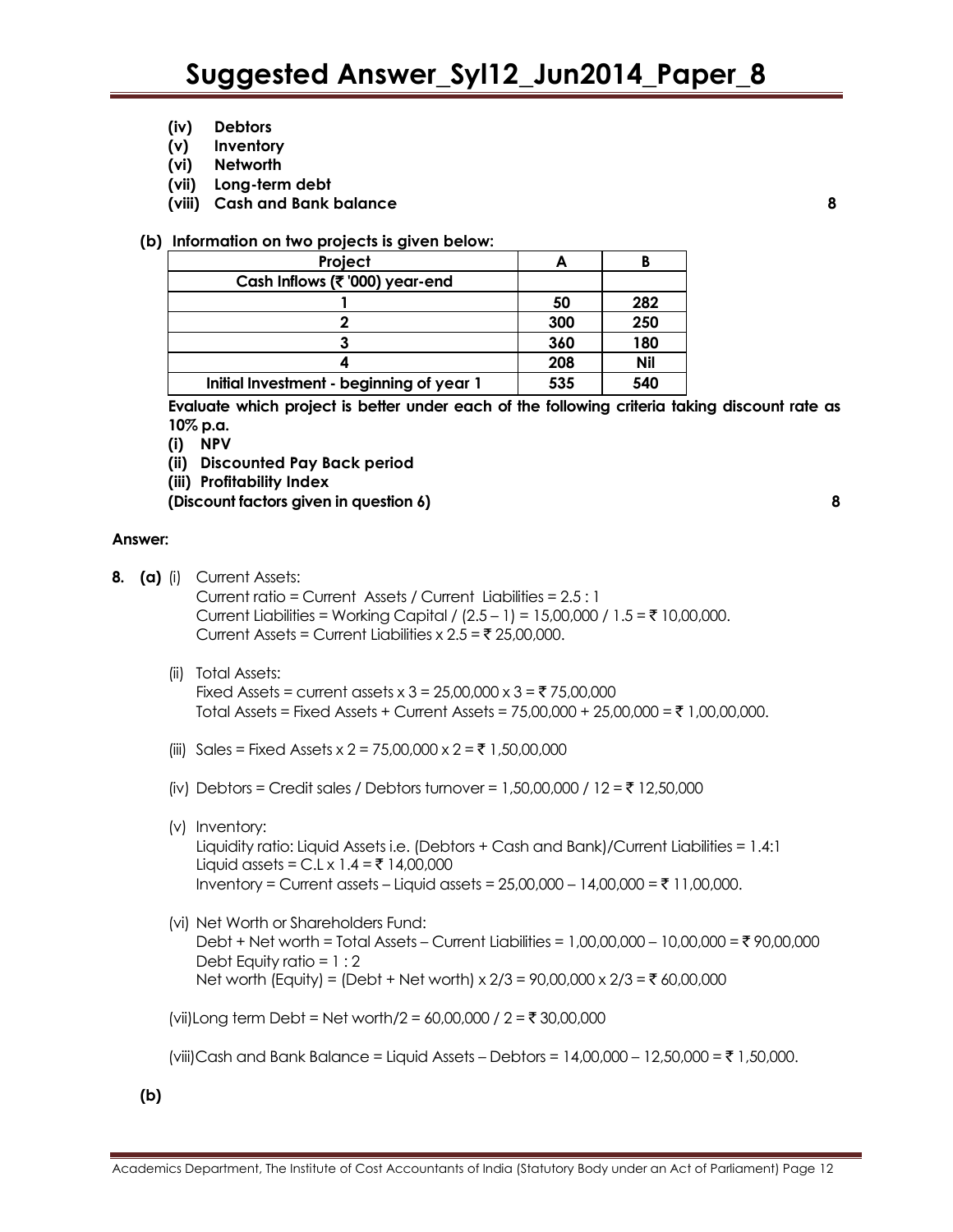|                                        | Project A                |                | Project B  |                         |                   |            |                    |             |
|----------------------------------------|--------------------------|----------------|------------|-------------------------|-------------------|------------|--------------------|-------------|
| Cash inflows                           |                          |                |            |                         |                   |            |                    |             |
| End of year                            |                          | Inflows ₹ '000 |            |                         | Inflows ₹ '000    |            |                    |             |
| $\circ$                                | Absolute                 | Discounted     | Cumulative | Absolute                | <b>Discounted</b> | Cumulative | <b>Discount</b>    | Decision    |
|                                        |                          |                |            |                         |                   |            | factor             |             |
|                                        | 50                       | 45.45          | 45.45      | 282                     | 256.34            | 256.34     | 0.909              |             |
| $\overline{2}$                         | 300                      | 247.80         | 293.25     | 250                     | 206.50            | 462.84     | 0.826              |             |
| 3                                      | 360                      | 270.36         | 563.61     | 180                     | 135.18            | 598.02     | 0.751              |             |
| 4                                      | 208                      | 142.06         | 705.67     | Nil                     |                   | 598.02     | 0.683              |             |
|                                        |                          |                |            |                         |                   |            |                    |             |
| <b>Total Discounted</b>                |                          | 705.67         |            |                         | 598.02            |            |                    |             |
| inflows ₹ '000                         |                          |                |            |                         |                   |            |                    |             |
| <b>Total Discounted</b>                |                          | 535            |            |                         | 540               |            |                    |             |
| inflows $\overline{\mathfrak{F}}$ '000 |                          |                |            |                         |                   |            |                    |             |
| <b>NPV</b>                             |                          | 170.67         |            |                         | 58.02             |            |                    | A is better |
|                                        |                          |                |            |                         |                   |            |                    |             |
| Fraction of 3rd year                   | 241.75                   | $X 12 =$       | 10.73      |                         | 77.162            | $X 12 =$   | 6.85               |             |
|                                        | 270.36                   |                |            |                         | 135.18            |            |                    |             |
| Pay back                               | 2 years and 10.73 months |                |            | 2 years and 6.85 months |                   |            | <b>B</b> is better |             |
|                                        |                          |                |            |                         |                   |            |                    |             |
| Profitability index                    | 705.674                  | $=1.32$        |            | 598.018                 | $=1.11$           |            |                    | A is better |
|                                        | 535                      |                |            | 540                     |                   |            |                    |             |

#### **9. (a) Z Ltd's cost sheet gives you the following information:**

| <b>Items of Cost/Revenue</b>                                          | ₹/unit |
|-----------------------------------------------------------------------|--------|
| <b>Raw Material Cost</b>                                              | 117    |
| <b>Direct Labour</b>                                                  | 49     |
| Factory Overheads (includes depreciation at ₹18 per unit at budgeted) |        |
| level of activity)                                                    | 98     |
| <b>Total Cost per unit</b>                                            | 264    |
| Profit                                                                | 36     |
| Selling Price per unit                                                | 300    |

**The following information is also available:**

| Average raw material in stock                                                        | 4 weeks |
|--------------------------------------------------------------------------------------|---------|
| Average Work-in-progress stock (Material 80% complete, Labour and overheads) 2 weeks |         |
| - 60% complete)                                                                      |         |
| Credit period allowed to debtors                                                     | 6 weeks |
| <b>Credit availed from suppliers</b>                                                 | 8 weeks |
| Time lag in payment of wages                                                         | 1 week  |
| Time lag in payment of overheads                                                     | 2 weeks |

**The company sells one-fifth of its output against cash and the remaining is credit sale. Cash balance is maintained at** ` **2,50,000. Budgeted level of activity is 78,000 units. Production, wages and overheads may be taken as being carried out evenly throughout the year. Debtors may be valued at sales value.**

**Prepare a statement showing the item wise breakup of the total working capital requirement needed to finance the budgeted level of activity. 8**

- **(b) Answer any two of the following:**
	- **(i) Write a short note on the theory of net income approach relating to capital structure.4**
	- **(ii) What are the distinctive features of a financial lease and an operating lease? 4**
	- **(iii) What is debt-service coverage ratio? Explain its significance. 4**

**Answer:**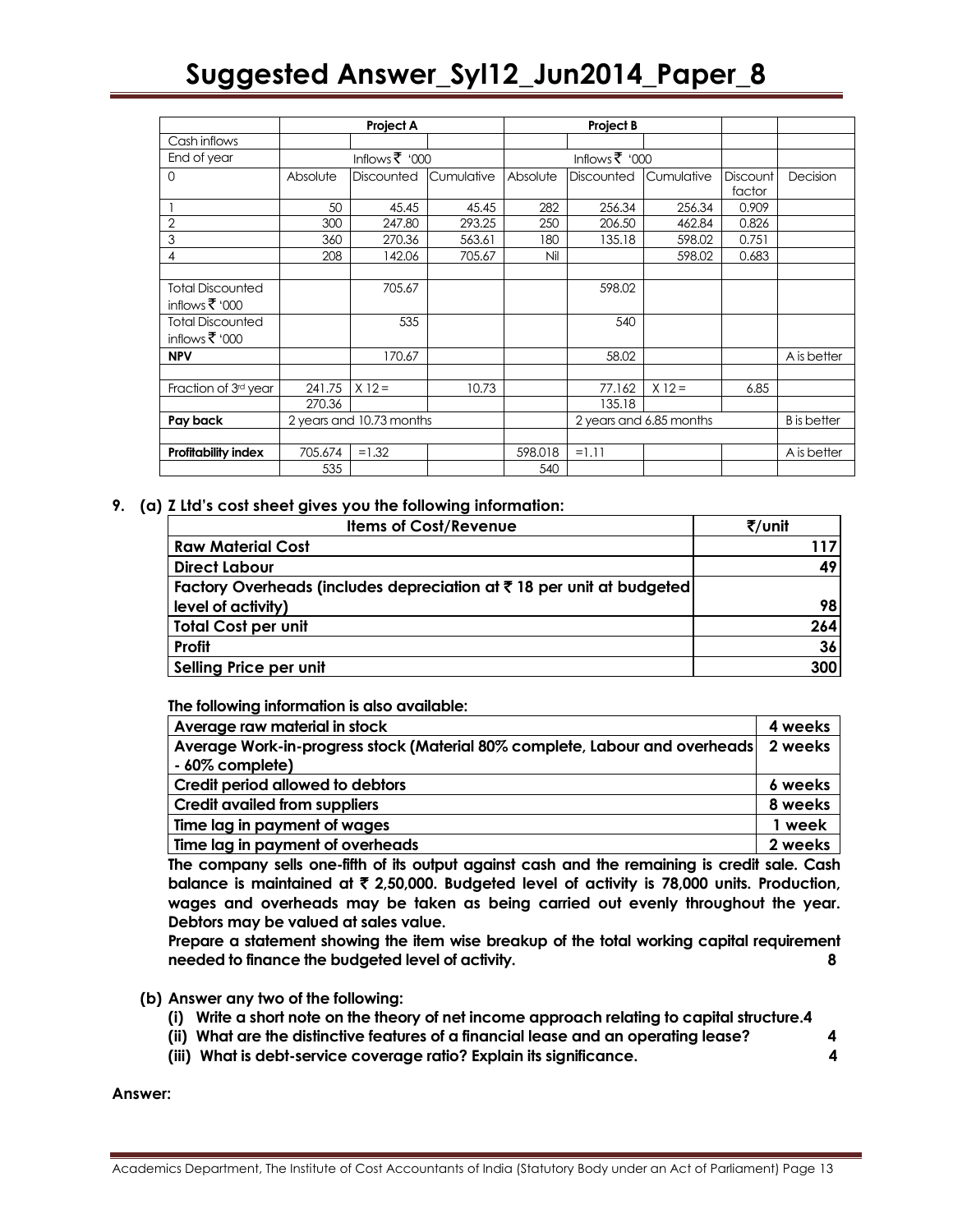#### **9. (a)**

| <b>Budget production</b>   | 78000 units p.a. |                     |                       |                 |              |         |                  |                 |
|----------------------------|------------------|---------------------|-----------------------|-----------------|--------------|---------|------------------|-----------------|
| No. of weeks               | 52 p.a.          |                     |                       |                 |              |         |                  |                 |
| <b>Budgeted production</b> |                  | 1500 units per week |                       |                 |              |         |                  |                 |
|                            | Stock            | <b>WIP</b>          | <b>Finished Goods</b> | Debtors         | Cash balance | Total   | <b>Creditors</b> | Net WC          |
| <b>Raw Material</b>        | 702000           | 280800              | 526500                | 842400          |              | 2351700 | 1404000          | 947700          |
| Direct Labour              |                  | 88200               | 220500                | 352800          |              | 661500  | 73500            | 588000          |
| Overheads (Cash)           |                  | 144000              | 360000                | 576000          |              | 1080000 | 240000           | 840000          |
| Non Cash Exp/profit        |                  |                     |                       | 388800          |              | 388800  |                  | 388800          |
| Cash Balance               |                  |                     |                       |                 | 250000       | 250000  |                  | 250000          |
| Total                      |                  | 702000 513000       |                       | 1107000 2160000 | 250000       | 4732000 |                  | 1717500 3014500 |

Statement of Working Capital Requirement

| <b>Current Assets:</b>          |         |
|---------------------------------|---------|
| Raw Material Inventory          | 702000  |
| <b>WIP Inventory</b>            | 513000  |
| <b>Finished Goods Inventory</b> | 1107000 |
| Sub total-Inventory             | 2322000 |
| Sundry debtors                  | 2160000 |
| Cash                            | 250000  |
| <b>Current Assets total</b>     | 4732000 |
| Less:                           |         |
| Creditors for purchases         | 1404000 |
| Wages payable                   | 73500   |
| Overhead payable                | 240000  |
| Sub total-current liability     | 1717500 |
| Working Capital = CA - CL       | 3014500 |

#### *Note : In the absence of information it is assumed that Finished Goods was in stock for 3 weeks.*

**(b)** (i) Net Income Approach on Capital Structure:

The capital structure has relevance, i.e., a firm can increase its value and minimize the overall cost of capital by employing debt capital in its capital structure. The greater the debt, the lower shall be the overall cost of capital and therefore the greater shall be the value of the firm.

This theory assumes that:

- (i) Cost of debt is less than cost of equity.
- (ii) The risk perception of investors is not affected by use of debt. Therefore, the equity capitalisation rate  $k_{e}$  and debt capitalization rate  $k_{d}$  don't change with leverage.
- (iii) There are no corporate taxes.

 $V = S + D$ .  $S =$  market value of equity = NI /  $K_e$  $K<sub>o</sub>$  = overall cost of capital = EBIT / V

(ii) Leasing is an arrangement that provides a firm with the use and control over assets without buying and owning them.

| <b>Operating Lease</b>           | <b>Financial Lease</b>                                                               |
|----------------------------------|--------------------------------------------------------------------------------------|
|                                  | Short term. The lease period is usually Usually long term. Lease period almost       |
| less than the life of the asset. | coincides with the useful life of the asset.                                         |
|                                  | The Present value may not match the The Present value of the lease rentals           |
|                                  | cost of the asset. The lessor may have   usually exceeds or atleast is substantially |